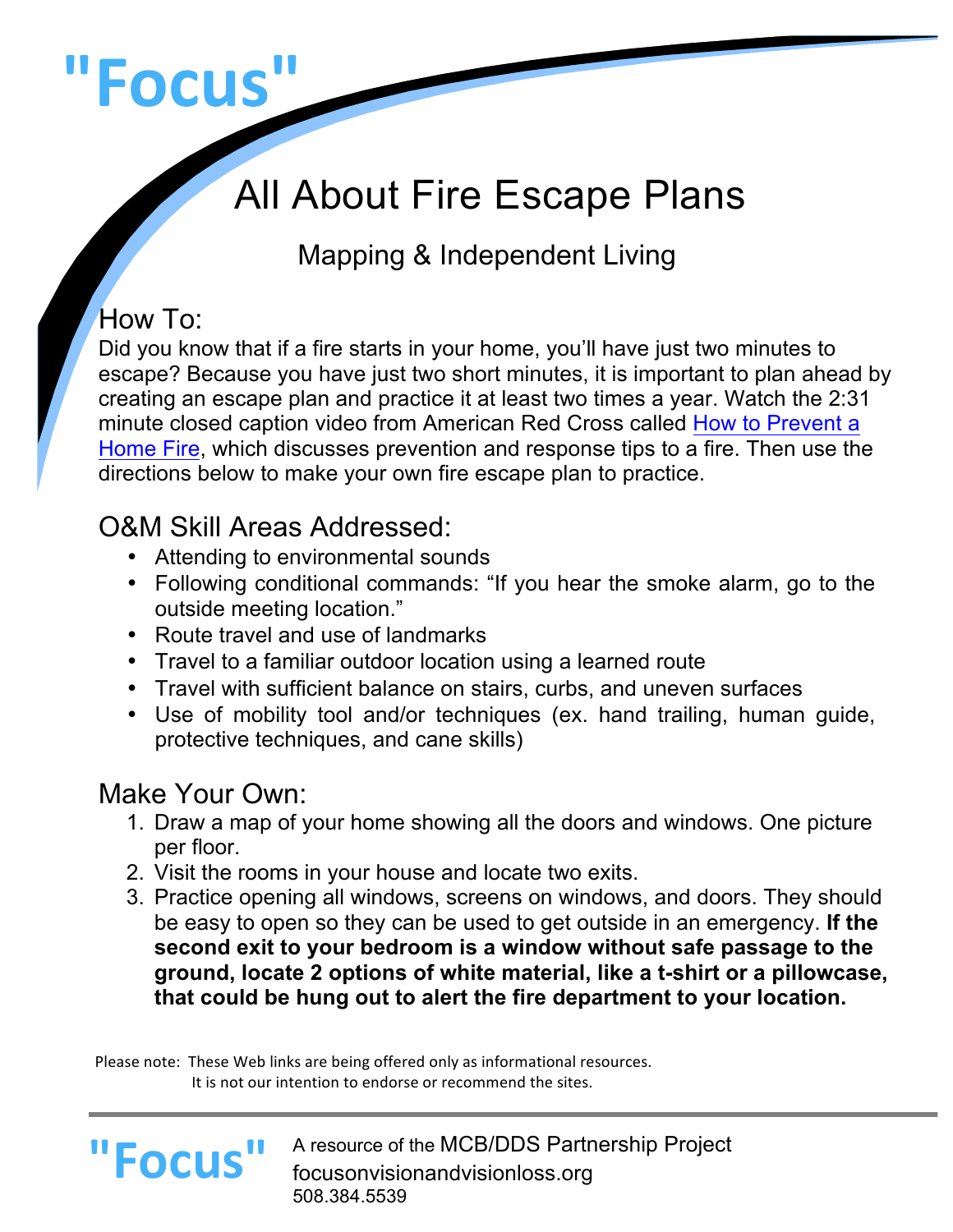## Fire Escape Plans (continued)

#### Make Your Own: (continued)

- 4. Locate all of the smoke alarms in your home and add them to your map.
- 5. Take turns pressing each smoke alarm testing button to ensure the alarm works.
- 6. Pick a meeting location outside. It should be in front of your home at a specific easy to find landmark. Add it to your map!
- 7. Talk about your plan with everyone in your home and answer questions. Post the map where everyone can access it, like on the fridge.
- 8. Practice the fire escape plan by pushing the smoke alarm testing button, calling out "Fire!" and traveling to the meeting location. Someone should time the practice and work towards a two minute exit!

#### Modification Suggestions:

- Make the drawing 3D! Try using items like:
	- o Wiki Stix: Available on Amazon for \$8.27. This product could you used to mark the perimeter of the house on the map or used to show the walking route from inside the house to the meeting location. (Product not available through the American Printing House for the Blind, or APH.)
	- o Feel n 'Peel Sheets, Carousel of Textures: colorful, tactile sheets can be used to represent different rooms of the house and the meeting location.

(This product can be ordered through APH Quota Funds. For information about Quota Funds and to contact someone to register.)

- o Mixed Bump Dots available through MaxiAids for \$8.95. The multi-pack provides different colors, sizes, shapes and a total of 80 bump dots per package. Dots can be used to identify the smoke alarms throughout the house and a different one to mark the meeting location. (Product not available through the American Printing House for the Blind, or APH.)
- Use specific language and hand under hand demonstrations as needed when practicing to opening doors, windows, and the screens of the windows.
- Sound of the smoke alarm: The sound can be sharp and startling. You can record the sound so individuals can listen to it at a softer level before hearing it at full volume.

Please note: These Web links are being offered only as informational resources. It is not our intention to endorse or recommend the sites.



L